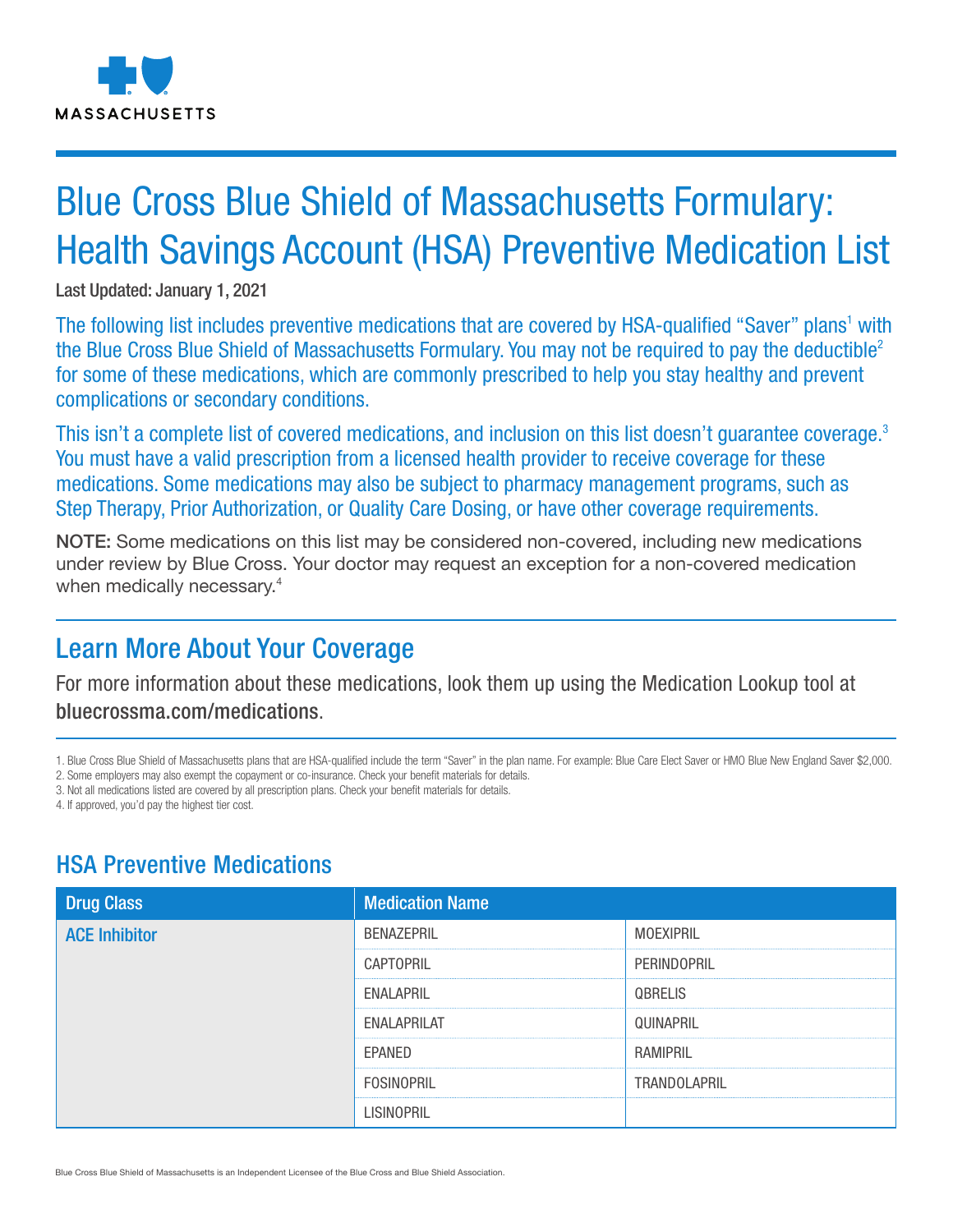| <b>Drug Class</b>                           | <b>Medication Name</b>  |                             |
|---------------------------------------------|-------------------------|-----------------------------|
| <b>ACE Inhibitor (Combination)</b>          | AMLODIPINE-BENAZEPRIL   | LISINOPRIL-HCT              |
|                                             | BENAZEPRIL-HCT          | MOEXIPRIL-HCT               |
|                                             | CAPTOPRIL-HCT           | PRESTALIA                   |
|                                             | ENALAPRIL-HCT           | QUINAPRIL-HCT               |
|                                             | FOSINOPRIL-HCT          | TRANDOLAPRIL-VERAPAMIL ER   |
| <b>Anaphylaxis Therapy Agents-</b>          | ADRENACLICK             | <b>EPIPEN</b>               |
| <b>Adrenergic Agents</b>                    | ADRENALIN               | <b>EPISNAP</b>              |
|                                             | <b>ADYPHREN KIT</b>     | <b>ISUPREL</b>              |
|                                             | AUVI-Q                  | SYMJEPI                     |
|                                             | EPINEPHRINE             |                             |
| Alpha/Beta-Adrenergic                       | CARVEDILOL              | <b>LABETALOL</b>            |
| <b>Blocking Agents</b>                      | CARVEDILOL ER           |                             |
| <b>Antidepressants (Selective Serotonin</b> | CELEXA                  | PAROXETINE HCL              |
| <b>Reuptake Inhibitors-SSRIs)</b>           | <b>CITALOPRAM</b>       | PAROXETINE HCL ER           |
|                                             | ESCITALOPRAM OXALATE    | <b>PAXIL</b>                |
|                                             | FLUOXETINE DR           | PAXIL CR                    |
|                                             | FLUOXETINE HCL          | <b>PEXEVA</b>               |
|                                             | FLUVOXAMINE MALEATE     | PROZAC                      |
|                                             | FLUVOXAMINE MALEATE ER  | PROZAC WEEKLY               |
|                                             | <b>LEXAPRO</b>          | <b>RAPIFLUX</b>             |
|                                             | <b>LUVOX</b>            | SERTRALINE HCL              |
|                                             | LUVOX CR                | ZOLOFT                      |
| <b>Antihyperglycemic Agents</b>             | <b>ACARBOSE</b>         | <b>GLIPIZIDE</b>            |
|                                             | <b>ALOGLIPTIN</b>       | <b>GLIPIZIDE ER</b>         |
|                                             | ALOGLIPTIN-METFORMIN    | <b>GLIPIZIDE XL</b>         |
|                                             | ALOGLIPTIN-PIOGLITAZONE | GLIPIZIDE-METFORMIN         |
|                                             | <b>BYDUREON</b>         | <b>GLYBURIDE</b>            |
|                                             | <b>BYDUREON BCISE</b>   | GLYBURIDE-METFORMIN         |
|                                             | <b>BYETTA</b>           | <b>GLYBURIDE MICRONIZED</b> |
|                                             | <b>CYCLOSET</b>         | GLYNASE                     |
|                                             | <b>DIAZOXIDE</b>        | <b>GLYSET</b>               |
|                                             | DM2 KIT                 | <b>GLYXAMBI</b>             |
|                                             | <b>DUETACT</b>          | G-VOKE                      |
|                                             | FARXIGA                 | <b>INVOKAMET</b>            |
|                                             | <b>FORTAMET</b>         | <b>INVOKAMET XR</b>         |
|                                             | <b>GLIMEPIRIDE</b>      | <b>INVOKANA</b>             |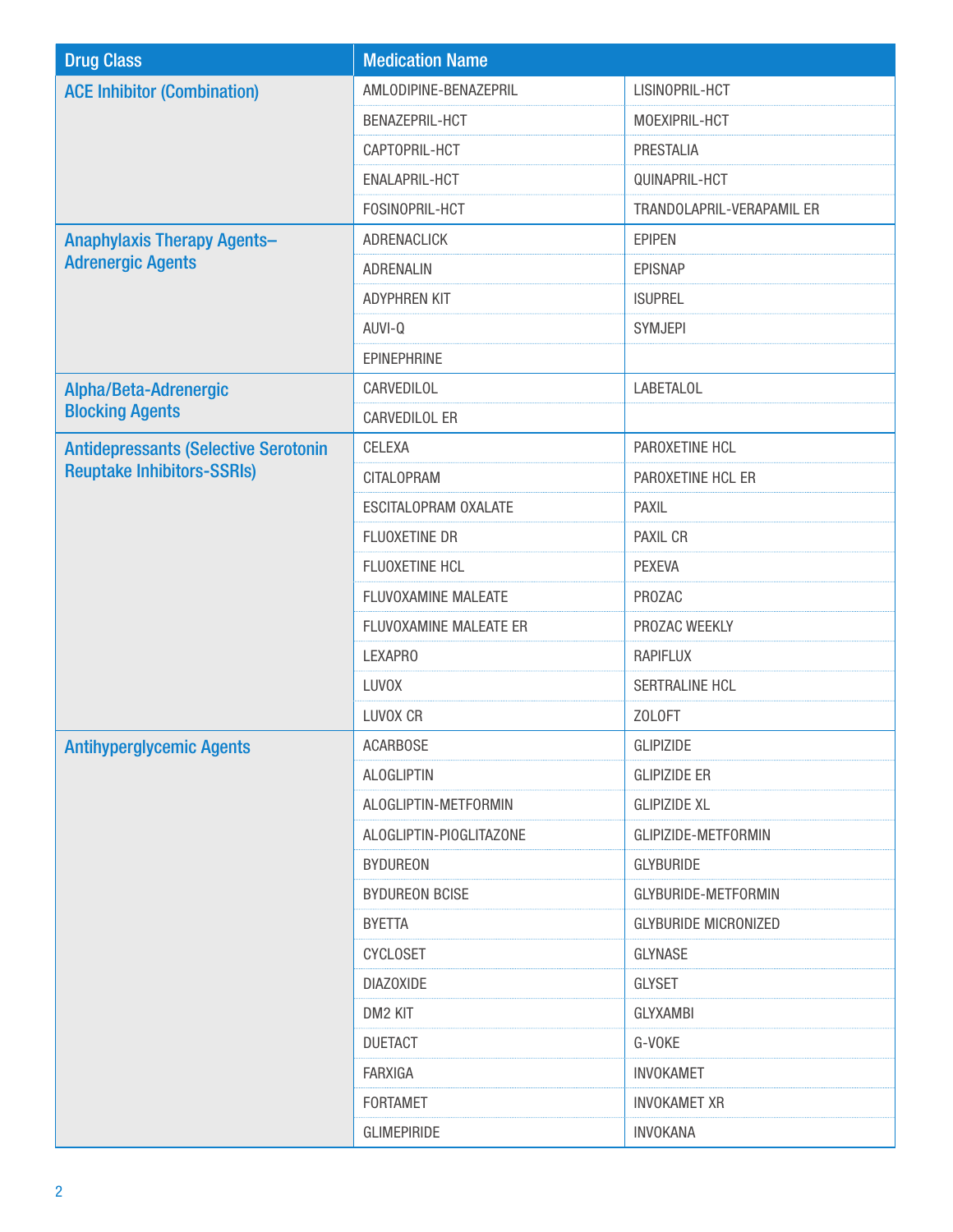| <b>Drug Class</b>                         | <b>Medication Name</b>   |                        |
|-------------------------------------------|--------------------------|------------------------|
| <b>Antihyperglycemic Agents (Cont.)</b>   | <b>JANUMET</b>           | PRECOSE                |
|                                           | <b>JANUMET XR</b>        | QTERN                  |
|                                           | JANUVIA                  | REPAGLINIDE            |
|                                           | JARDIANCE                | REPAGLINIDE/METFORMIN  |
|                                           | <b>JENTADUETO</b>        | <b>RIOMET</b>          |
|                                           | JENTADUETO XR            | <b>RYBELSUS</b>        |
|                                           | <b>KAZANO</b>            | SEGLUROMET             |
|                                           | KOMBIGLYZE XR            | SOLIQUA                |
|                                           | <b>METFORMIN</b>         | STEGLUJAN              |
|                                           | <b>METFORMIN ER</b>      | STELATRO               |
|                                           | METFORMIN FILM COATED ER | SYMLINPEN              |
|                                           | <b>METFORMIN XR</b>      | SYNJARDY               |
|                                           | <b>MIGLITOL</b>          | <b>SYNJARDY XR</b>     |
|                                           | NATEGLINIDE              | <b>TANZEUM</b>         |
|                                           | <b>NESINA</b>            | TOLAZAMIDE             |
|                                           | ONGLYZA                  | <b>TOLBUTAMIDE</b>     |
|                                           | <b>OSENI</b>             | TRADJENTA              |
|                                           | <b>OZEMPIC</b>           | <b>TRULICITY</b>       |
|                                           | PIOGLITAZONE HCL         | <b>VICTOZA</b>         |
|                                           | PIOGLITAZONE-GLIMEPIRIDE | XIGDUO XR              |
|                                           | PIOGLITAZONE-METFORMIN   | <b>XULTOPHY</b>        |
|                                           | PRANDIN                  |                        |
| <b>Antihyperlipidemic Agents</b>          | <b>ALTOPREV</b>          | <b>LIVALO</b>          |
|                                           | <b>ATORVASTATIN</b>      | LOVASTATIN             |
|                                           | <b>EZALLOR SPRINKLE</b>  | PRAVASTATIN            |
|                                           | <b>FLOLIPID</b>          | <b>ROSUVASTATIN</b>    |
|                                           | <b>FLUVASTATIN</b>       | SIMVASTATIN            |
|                                           | <b>FLUVASTATIN ER</b>    |                        |
| <b>Antihyperlipidemic Agents</b>          | <b>ADVICOR</b>           | LIPTRUZET              |
| (Combination)                             | AMLODIPINE-ATORVASTATIN  | <b>SIMCOR</b>          |
|                                           | EZETIMIBE/SIMVASTATIN    |                        |
| <b>Antihyperlipidemic (Miscellaneous)</b> | <b>ANTARA</b>            | <b>FENOFIBRATE</b>     |
|                                           | CHOLESTYRAMINE           | <b>FENOFIBRIC ACID</b> |
|                                           | COLESEVELAM              | FENOGLIDE              |
|                                           | COLESTIPOL               | <b>FIBRICOR</b>        |
|                                           | <b>ENDUR-ACIN</b>        | <b>GEMFIBROZIL</b>     |
|                                           | <b>EZETIMIBE</b>         | <b>LIPOFEN</b>         |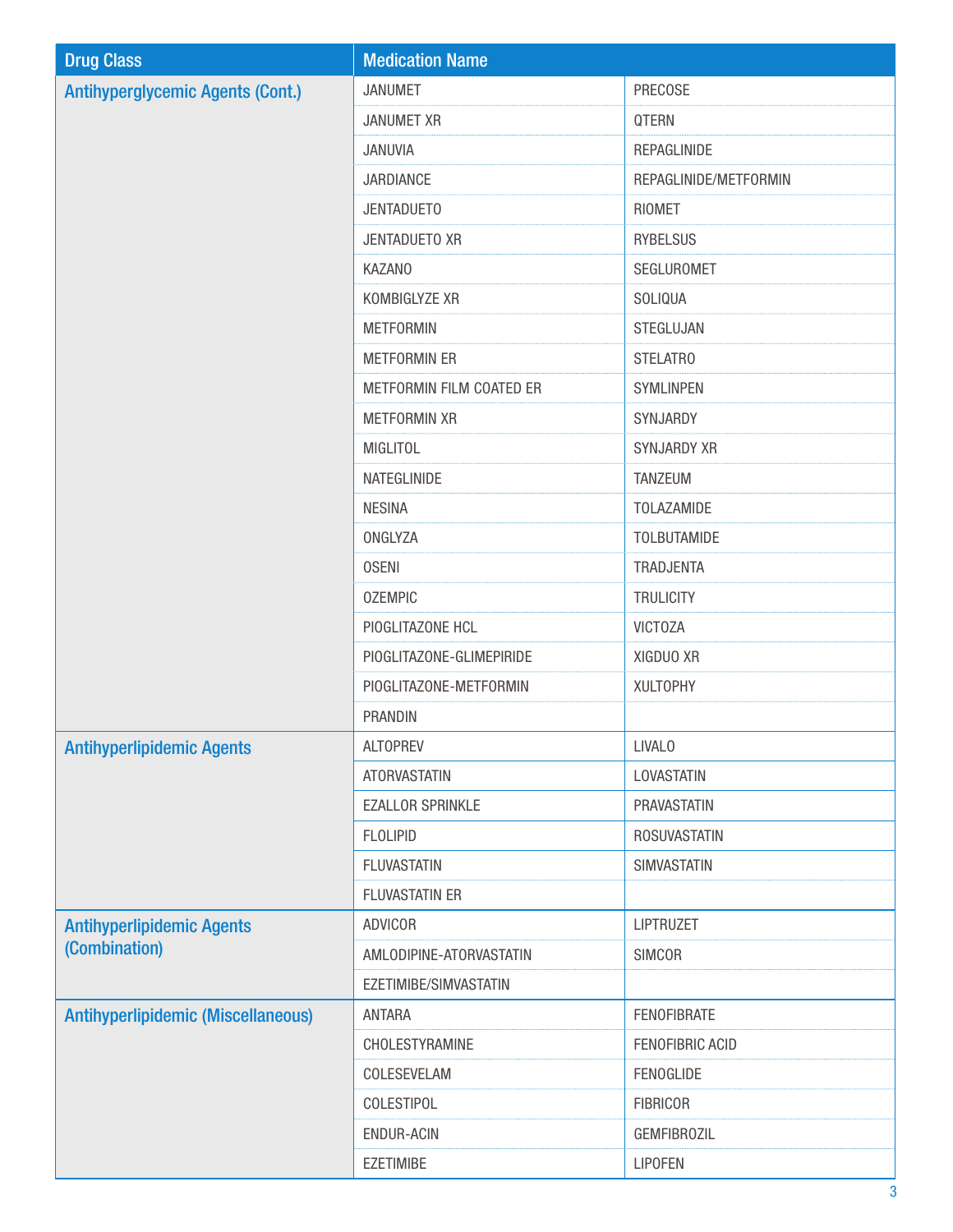| <b>Drug Class</b>                                    | <b>Medication Name</b>       |                                  |
|------------------------------------------------------|------------------------------|----------------------------------|
| <b>Antihyperlipidemic (Miscellaneous)</b><br>(Cont.) | <b>LOFIBRA</b>               | <b>OMEGA-3 ACID ETHYL ESTERS</b> |
|                                                      | <b>LOPID</b>                 | <b>SLO-NIACIN</b>                |
|                                                      | LOVAZA                       | <b>TRICOR</b>                    |
|                                                      | <b>NIACIN</b>                | TRIGLIDE                         |
|                                                      | <b>NIACIN ER</b>             | <b>TRIKLO</b>                    |
|                                                      | <b>NIACOR</b>                | <b>TRILIPIX</b>                  |
|                                                      | <b>NIASPAN</b>               |                                  |
| <b>Antihypertensives</b>                             | AMIODARONE                   | MINOXIDIL                        |
|                                                      | <b>CATAPRES</b>              | <b>NITROBID</b>                  |
|                                                      | CLONIDINE                    | NITROGLYCERIN PATCH              |
|                                                      | <b>DOXAZOSIN</b>             | <b>PRAZOSIN</b>                  |
|                                                      | <b>GUANFACINE</b>            | PROPAFENONE                      |
|                                                      | HYDRALAZINE                  | <b>RESERPINE</b>                 |
|                                                      | <b>ISOSRBIDE DINITRATE</b>   | <b>SOTALOL</b>                   |
|                                                      | <b>ISOSRBIDE MONONITRATE</b> | SOTALO AF                        |
|                                                      | <b>METHYLDOPA</b>            | <b>TENEX</b>                     |
|                                                      | METHYLDOPA-HCTZ              | <b>TERAZOSIN</b>                 |
|                                                      | <b>METHYLDOPATE</b>          |                                  |
| <b>Antihypertensives (Miscellaneous)</b>             | <b>ALISKERIN</b>             | <b>TEKTURNA</b>                  |
|                                                      | AMTURNIDE                    | <b>TEKTURNA HCT</b>              |
|                                                      | <b>TEKAMLO</b>               | VALTURNA                         |
| <b>Antimalarial Agents</b>                           | ATOVAQUONE-PROGUANIL         | MEFLOQUINE                       |
|                                                      | CHLOROQUINE PHOSPHATE        | PRIMAQUINE                       |
|                                                      | <b>MALARONE</b>              |                                  |
| <b>Antineoplastic</b>                                | ANASTROZOLE                  | <b>FEMARA</b>                    |
|                                                      | ARIMIDEX                     | LETROZOLE                        |
|                                                      | AROMASIN                     | <b>SOLTAMOX</b>                  |
|                                                      | <b>EXEMESTANE</b>            | <b>TAMOXIFEN</b>                 |
|                                                      | <b>FARESTON</b>              | <b>TOREMIFENE</b>                |
| <b>Antiparkinson</b>                                 | AMANTADINE                   | <b>OSMOLEX ER</b>                |
|                                                      | <b>GOCOVRI</b>               |                                  |
| <b>Antisera</b>                                      | <b>ASCENIV</b>               | <b>CYTOGAM</b>                   |
|                                                      | <b>BIVIGAM</b>               | FLEBOGAMMA DIF                   |
|                                                      | <b>CARIMUNE NF</b>           | <b>GAMASTAN S-D</b>              |
|                                                      | CUTAQUIG                     | GAMMAGARD LIQUID                 |
|                                                      | <b>CUVITRU</b>               | GAMMAGARD S-D                    |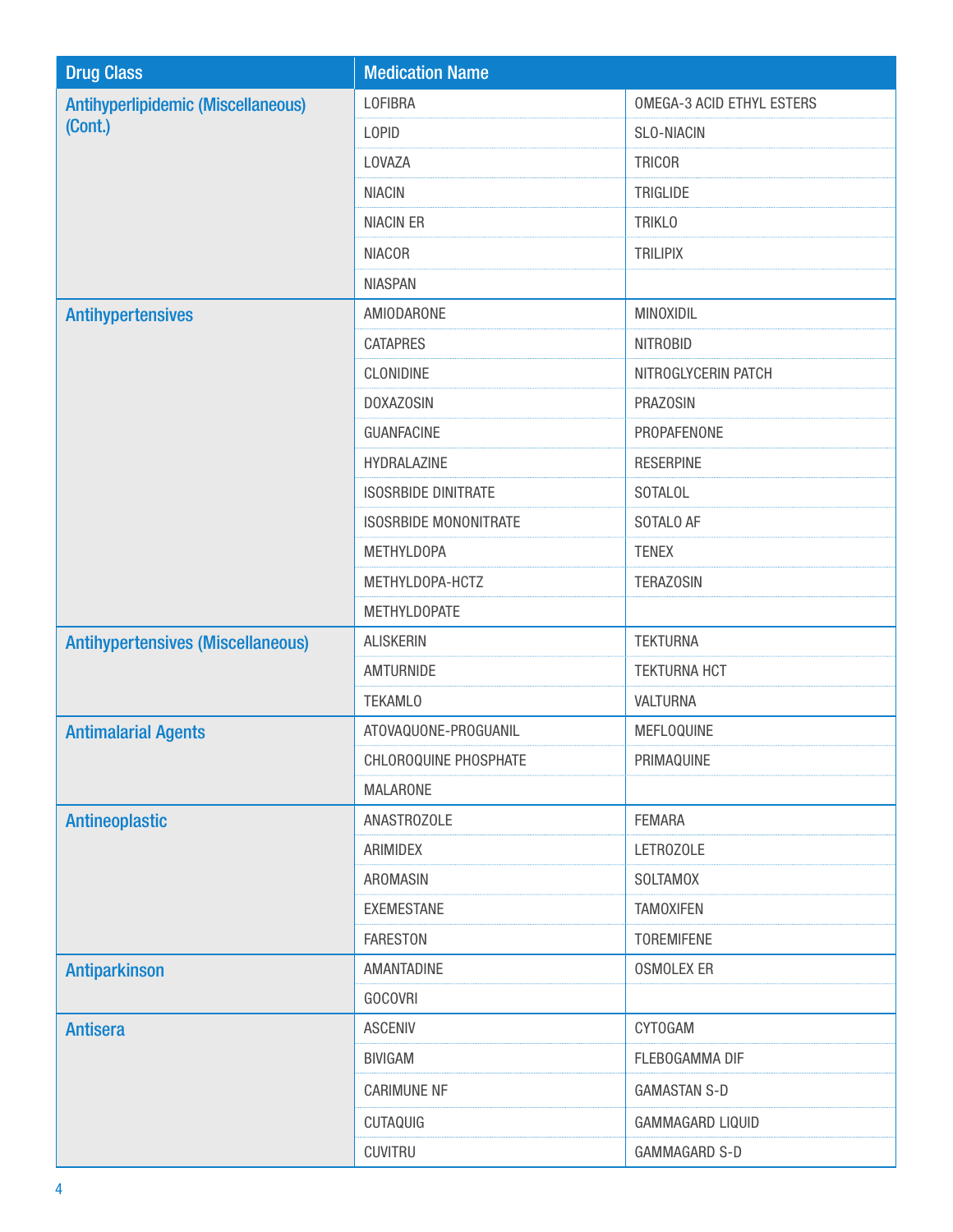| <b>Drug Class</b>        | <b>Medication Name</b>    |                            |
|--------------------------|---------------------------|----------------------------|
| <b>Antisera (Cont.)</b>  | GAMMAKED                  | <b>HYQVIA</b>              |
|                          | <b>GAMMAPLEX</b>          | <b>OCTAGAM</b>             |
|                          | <b>GAMUNEX</b>            | PANZYGA                    |
|                          | GAMUNEX-C                 | PRIVIGEN                   |
|                          | <b>HIZENTRA</b>           |                            |
| <b>Antiviral</b>         | <b>FLUMADINE</b>          | RIMANTADINE                |
|                          | <b>OSELTAMIVIR</b>        | TAMIFLU                    |
|                          | <b>RELENZA</b>            |                            |
| <b>ARB Blockers</b>      | CANDESARTAN               | <b>MICARDIS</b>            |
|                          | <b>EDARBI</b>             | OLMESARTAN                 |
|                          | EPROSARTAN                | <b>TELMISARTAN</b>         |
|                          | <b>IRBESARTAN</b>         | VALSARTAN                  |
|                          | <b>LOSARTAN</b>           |                            |
| <b>ARB (Combination)</b> | AMLODIPINE-OLMESARTAN     | IRBESARTAN-HCTZ            |
|                          | AMLODIPINE-VALSARTAN      | LOSARTAN-HCTZ              |
|                          | AMLODIPINE-VALSARTAN-HCTZ | OLMESARTAN-AMLODIPINE-HCTZ |
|                          | <b>AZOR</b>               | OLMESARTAN-HCTZ            |
|                          | <b>BYVALSON</b>           | TELMISARTAN-AMLODIPINE     |
|                          | CANDESARTAN-HCTZ          | TRIBENZOR                  |
|                          | EDARBYCLOR                | <b>TWYNSTA</b>             |
|                          | <b>EXFORGE HCT</b>        | VALSARTAN-HCTZ             |
| <b>Asthma Agents</b>     | <b>ACETYLCYSTEINE</b>     | <b>ASTHMANEFRIN</b>        |
|                          | ADVAIR DISKUS             | ATROVENT HFA               |
|                          | <b>ADVAIR HFA</b>         | <b>BEVESPI</b>             |
|                          | <b>AEROSPAN</b>           | <b>BREO ELLIPTA</b>        |
|                          | <b>AIRDUO</b>             | <b>BREZTRI AEROSPHERE</b>  |
|                          | ALBUTEROL                 | <b>BRONCHIAL MIST</b>      |
|                          | ALBUTEROL HFA             | BRONKAID DUAL ACTION       |
|                          | <b>ALVESCO</b>            | <b>BRONKAID MAX</b>        |
|                          | AMINOPHYLLINE             | <b>BROVANA</b>             |
|                          | ANORO ELLIPTA             | <b>BUDESONIDE</b>          |
|                          | ARCAPTA NEOHALER          | BUDESONIDE-FORMOTEROL      |
|                          | ARMONAIR                  | <b>COMBIVENT RESPIMAT</b>  |
|                          | ARNUITY ELLIPTA           | CROMOLYN SODIUM            |
|                          | <b>ASMANEX HFA</b>        | <b>DALIRESP</b>            |
|                          | <b>ASMANEX TWISTHALER</b> | DUAKLIR PRESSAIR           |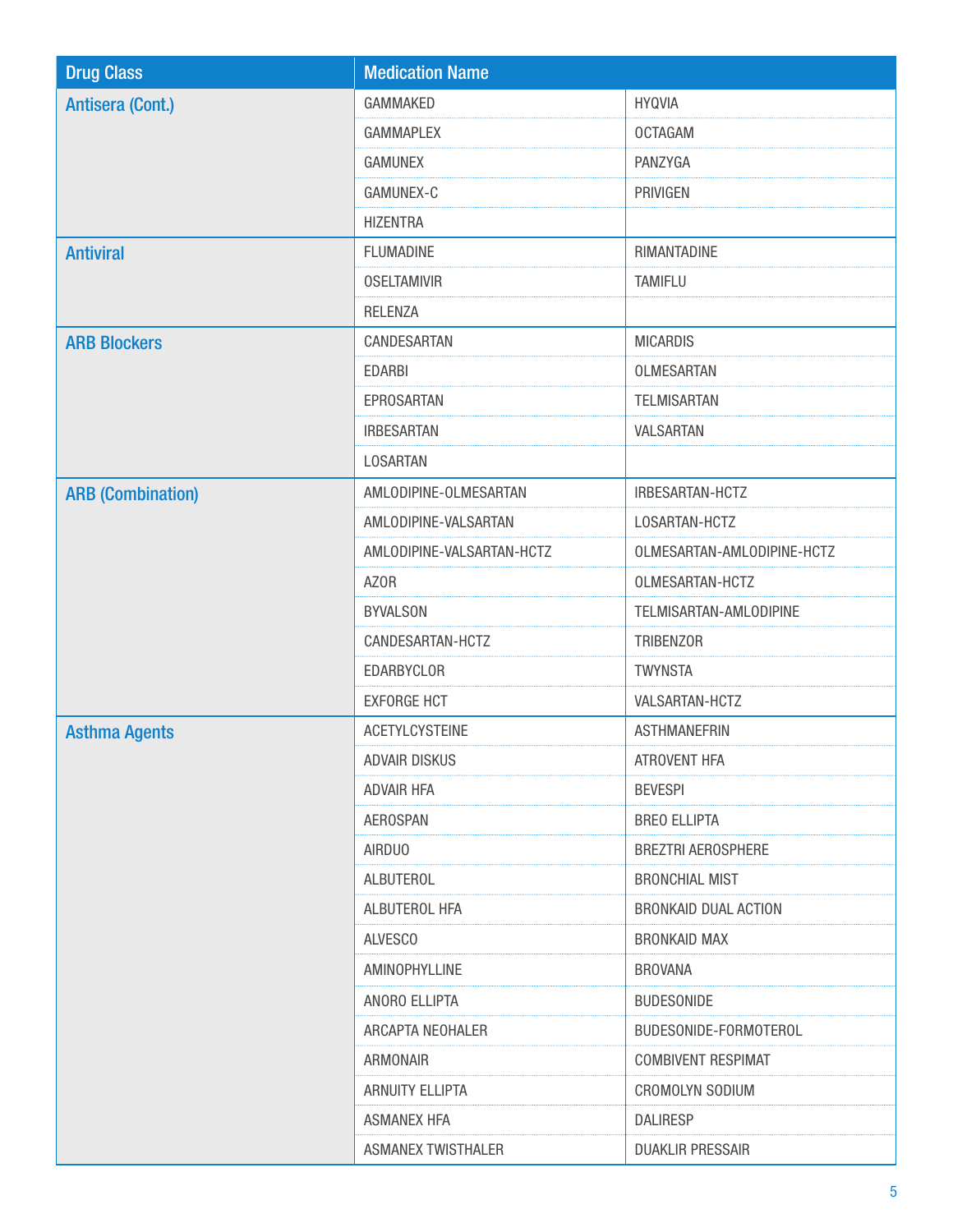| <b>Drug Class</b>                         | <b>Medication Name</b>     |                             |
|-------------------------------------------|----------------------------|-----------------------------|
| <b>Asthma Agents (Cont.)</b>              | <b>DULERA</b>              | QVAR                        |
|                                           | <b>DUONEB</b>              | RACEPINEPHRINE              |
|                                           | <b>ELIXOPHYLLIN</b>        | <b>S2 RACEPINEPHRINE</b>    |
|                                           | <b>FASENRA</b>             | SEEBRI NEOHALER             |
|                                           | <b>FLOVENT DISKUS</b>      | SEREVENT DISKUS             |
|                                           | FLOVENT HFA                | <b>SPIRIVA</b>              |
|                                           | FLUTICASONE-SALMETEROL     | STIOLTO RESPIMAT            |
|                                           | FORADIL                    | STRIVERDI RESPIMAT          |
|                                           | <b>GASTROCROM</b>          | SYMBICORT                   |
|                                           | <b>INCRUSE ELLIPTA</b>     | <b>TERBUTALINE SULFATE</b>  |
|                                           | <b>IPRATROPIUM BROMIDE</b> | <b>THEO-24</b>              |
|                                           | IPRATROPIUM-ALBUTEROL      | THEOCHRON                   |
|                                           | LEVALBUTEROL               | THEOPHYLLINE                |
|                                           | LEVALBUTEROL TARTRATE HFA  | <b>TRELEGY ELLIPTA</b>      |
|                                           | LONHALA MAGNAIR            | <b>TUDORZA PRESSAIR</b>     |
|                                           | METAPROTERENOL             | UTIBRON NEOHALER            |
|                                           | MONTELUKAST                | <b>VENTOLIN HFA</b>         |
|                                           | <b>PERFOROMIST</b>         | <b>WIXELA INHUB</b>         |
|                                           | PROAIR HFA                 | <b>XOPENEX</b>              |
|                                           | PROAIR                     | <b>XOPENEX HFA</b>          |
|                                           | PROVENTIL HFA              | YUPELRI                     |
|                                           | PULMICORT                  | ZAFIRLUKAST                 |
|                                           | PULMICORT FLEXHALER        | <b>ZILEUTON ER</b>          |
| <b>Beta-Blocking Agents</b>               | <b>ACEBUTOLOL</b>          | LOPRESSOR                   |
|                                           | <b>ATENOLOL</b>            | METOPROLOL SUCCINATE        |
|                                           | <b>BETAXOLOL</b>           | METOPROLOL TARTRATE         |
|                                           | <b>BISOPROLOL</b>          | NADOLOL                     |
|                                           | <b>BYSTOLIC</b>            | PINDOLOL                    |
|                                           | <b>ESMOLOL</b>             | PROPRANOLOL                 |
|                                           | HEMANGEOL                  | PROPRANOLOL ER              |
|                                           | <b>INNOPRAN XL</b>         | <b>TIMOLOL</b>              |
|                                           | KAPSPARGO SPRINKLE         |                             |
| <b>Beta-Blocking Agents (Combination)</b> | ATENOLOL-CHLORTHALIDONE    | NADOLOL-BENDROFLUMETHIAZIDE |
|                                           | BISOPROLOL-HCT             | PROPRANOLOL-HCT             |
|                                           | <b>DUTOPROL</b>            | ZIAC                        |
|                                           | METOPROLOL-HCT             |                             |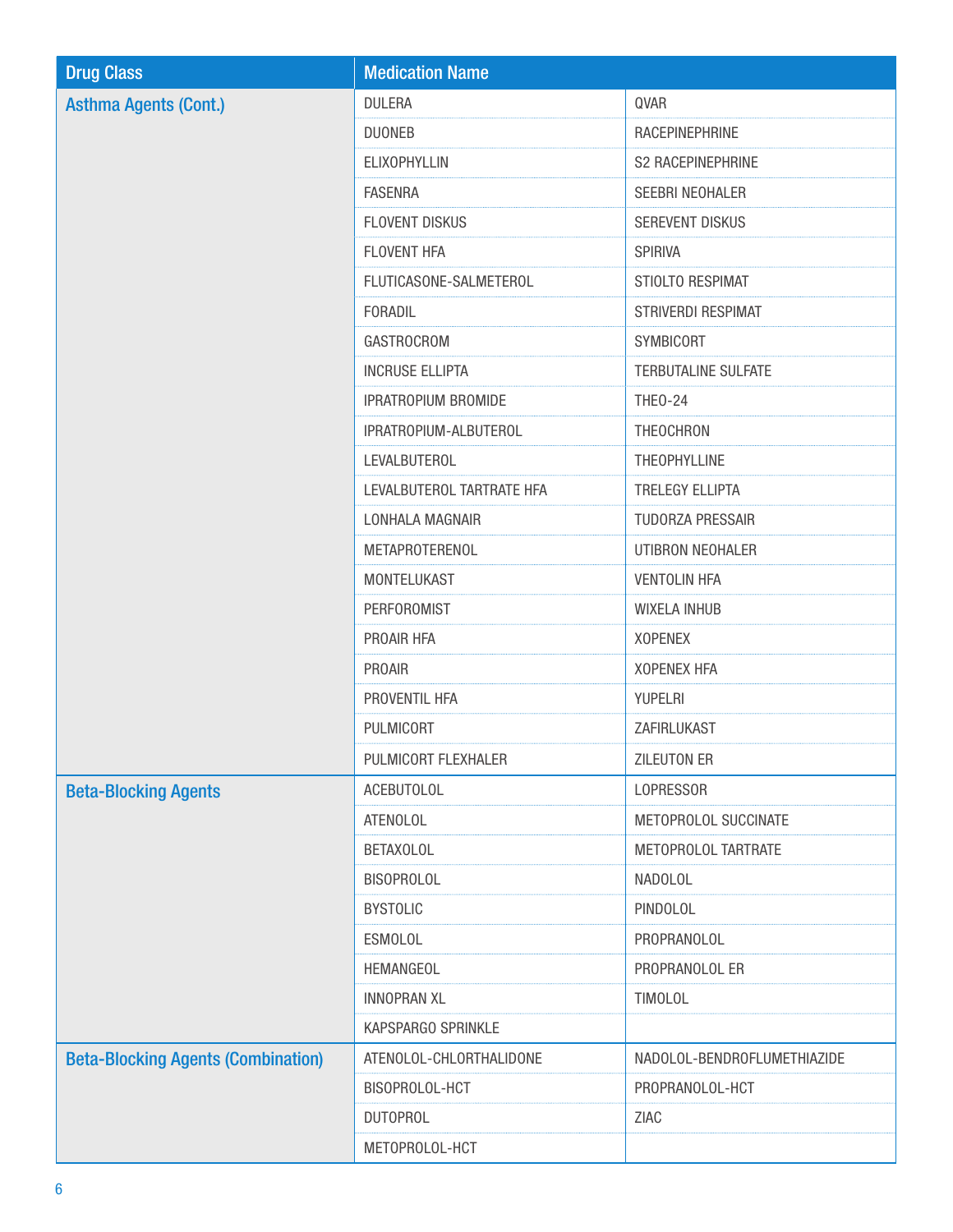| <b>Drug Class</b>                      | <b>Medication Name</b>  |                        |
|----------------------------------------|-------------------------|------------------------|
| <b>Blood Modifiers-Anticoagulants</b>  | AGGRENOX                | <b>JANTOVEN</b>        |
|                                        | ASPIRIN-DIPYRIDAMOLE ER | PENTOXIFYLLINE         |
|                                        | <b>BRILINTA</b>         | PERSANTINE             |
|                                        | <b>BYVEXXA</b>          | PRADAXA                |
|                                        | <b>CILOSTAZOL</b>       | PRASUGREL              |
|                                        | CLOPIDOGREL             | <b>SAVAYSA</b>         |
|                                        | COUMADIN                | TICLOPIDINE            |
|                                        | <b>DIPYRIDAMOLE</b>     | <b>TRENTAL</b>         |
|                                        | <b>EFFIENT</b>          | <b>WARFARIN</b>        |
|                                        | <b>ELIQUIS</b>          | XARELTO                |
| <b>Bone Resorption Inhibitors</b>      | ALENDRONATE             | <b>FOSAMAX PLUS D</b>  |
|                                        | <b>ATELVIA</b>          | <b>IBANDRONATE</b>     |
|                                        | <b>BINOSTO</b>          | <b>MIACALCIN</b>       |
|                                        | CALCITONIN              | PROLIA                 |
|                                        | <b>DIDRONEL</b>         | RALOXIFENE             |
|                                        | ETIDRONATE              | RISEDRONATE            |
|                                        | <b>EVISTA</b>           | <b>TERIPARATIDE</b>    |
|                                        | <b>FORTEO</b>           | <b>TYMLOS</b>          |
|                                        | FORTICAL                |                        |
| <b>Calcium Channel Blocking Agents</b> | AFEDITAB CR             | <b>MATZIM LA</b>       |
|                                        | AMLODIPINE              | NICARDIPINE            |
|                                        | <b>CARTIA XT</b>        | NIFEDIAC CC            |
|                                        | DILT-CD                 | NIFEDICAL XL           |
|                                        | <b>DILTIA XT</b>        | NIFEDIPINE             |
|                                        | <b>DILTIAZEM</b>        | NIFEDIPINE ER          |
|                                        | DILTIAZEM 12HR ER       | NISOLDIPINE            |
|                                        | DILTIAZEM 24HR ER (CD)  | <b>SULAR</b>           |
|                                        | DILTIAZEM 24HR ER (LA)  | <b>TAZTIA XT</b>       |
|                                        | DILTIAZEM 24HR ER (XR)  | <b>TIADYLT ER</b>      |
|                                        | DILTIAZEM 24HR ER       | <b>TIAZAC</b>          |
|                                        | DILT-XR                 | VERAPAMIL              |
|                                        | <b>DILTZAC ER</b>       | <b>VERAPAMIL ER</b>    |
|                                        | FELODIPINE ER           | <b>VERAPAMIL ER PM</b> |
|                                        | <b>ISRADIPINE</b>       | <b>VERAPAMIL SR</b>    |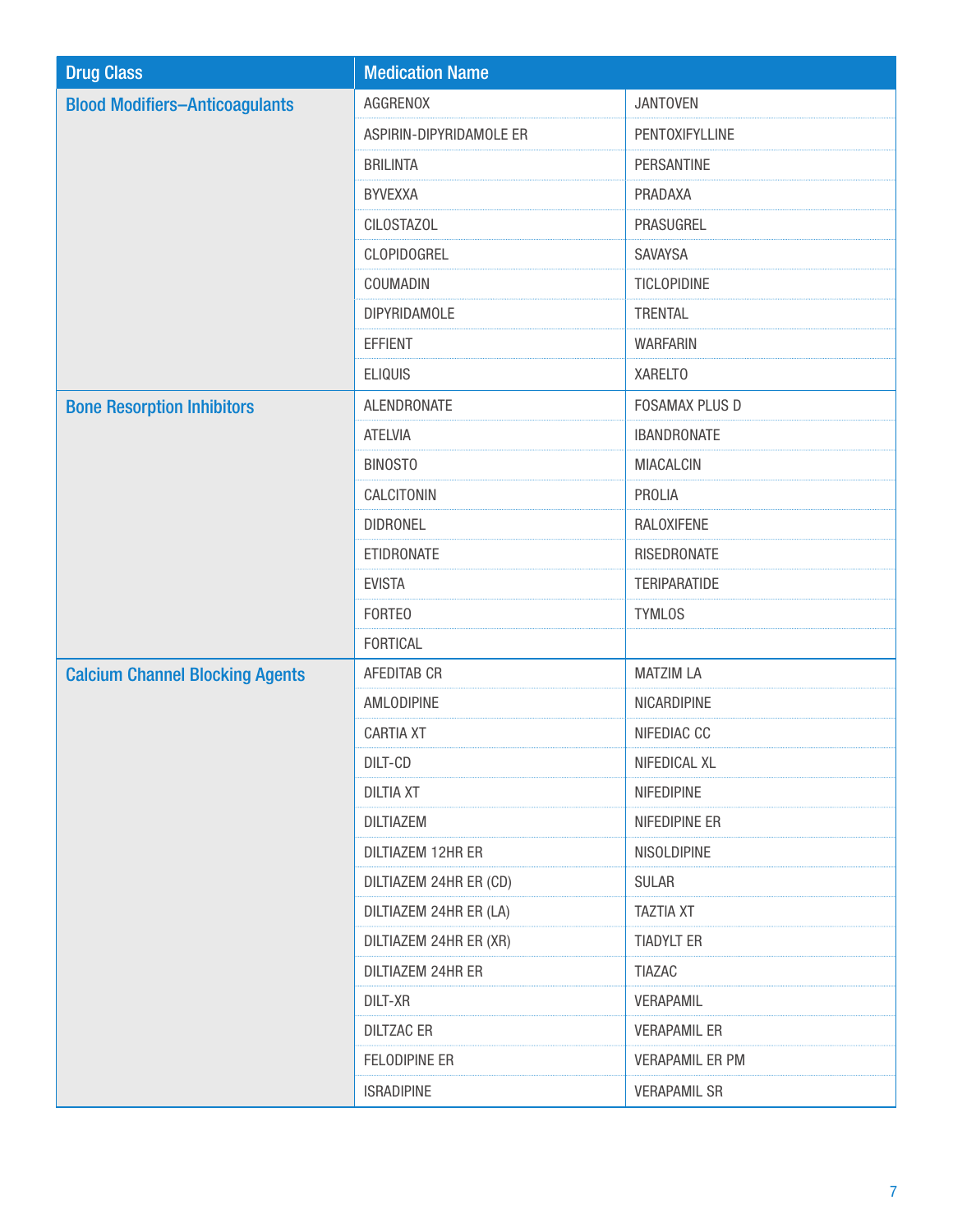| <b>Drug Class</b>              | <b>Medication Name</b>        |                                   |
|--------------------------------|-------------------------------|-----------------------------------|
| <b>Diabetic Supplies</b>       | ACCU-CHEK                     | <b>INSULIN PEN NEEDLES</b>        |
|                                | <b>ACETEST REAGENT</b>        | <b>OMNIPOD</b>                    |
|                                | <b>CLINITEST REAGENT</b>      | <b>ONETOUCH DELICA</b>            |
|                                | CONTOUR                       | <b>ONETOUCH FINEPOINT LANCETS</b> |
|                                | CONTROL SOLUTION              | <b>ONETOUCH LANCETS</b>           |
|                                | <b>DEXCOM</b>                 | <b>ONETOUCH PING</b>              |
|                                | <b>DIASTIX REAGENT</b>        | ONETOUCH SURESOFT                 |
|                                | <b>FREESTYLE</b>              | ONETOUCH ULTRA CONTROL SOLN       |
|                                | KETO-DIASTIX REAGENT          | ONETOUCH ULTRA TEST STRIPS        |
|                                | KETOSTIX REAGENT              | <b>ONETOUCH VERIO</b>             |
|                                | <b>LANCETS</b>                | <b>PRECISION</b>                  |
|                                | <b>INSULIN NEEDLES</b>        |                                   |
| <b>Diuretics</b>               | AMILORIDE                     | HYDROCHLOROTHIAZIDE (HCT)         |
|                                | AMILORIDE-HCT                 | <b>INDAPAMIDE</b>                 |
|                                | <b>BUMETANIDE</b>             | <b>INSPRA</b>                     |
|                                | <b>CAROSPIR</b>               | METHYCLOTHIAZIDE                  |
|                                | CHLOROTHIAZIDE                | <b>METOLAZONE</b>                 |
|                                | CHLORTHALIDONE                | <b>MICROZIDE</b>                  |
|                                | <b>DIURIL</b>                 | SODIUM DIURIL                     |
|                                | <b>DYRENIUM</b>               | SPIRONOLACTONE                    |
|                                | <b>EDECRIN</b>                | SPIRONOLACTONE-HCTZ               |
|                                | EPLERENONE                    | TORSEMIDE                         |
|                                | ETHACRYNIC ACID               | TRIAMTERENE-HCT                   |
|                                | <b>FUROSEMIDE</b>             | ZAROXOLYN                         |
| <b>Folic Acid Preparations</b> | $FA-8$                        | <b>FOLIC ACID</b>                 |
| <b>Hyperglycemics</b>          | <b>BAQSIMI</b>                | <b>GLUCOSE GEL</b>                |
|                                | DEX4 GLUCOSE                  | GLUTOSE 15                        |
|                                | GLUCAGEN                      | GLUTOSE 45                        |
|                                | <b>GLUCAGON EMERGENCY KIT</b> | <b>GVOKE</b>                      |
|                                | <b>GLUCO BURST</b>            | <b>INSTA-GLUCOSE</b>              |
|                                | <b>GLUCO SHOT</b>             | PROGLYCEM                         |
|                                | <b>GLUCOSE</b>                | RELION GLUCOSE                    |
|                                | <b>GLUCOSE BITS</b>           | TRUEPLUS GLUCOSE                  |
| <b>Insulins</b>                | <b>ADLYXIN</b>                | <b>APIDRA</b>                     |
|                                | ADMELOG                       | APIDRA SOLOSTAR                   |
|                                | AFREZZA                       | <b>BASAGLAR</b>                   |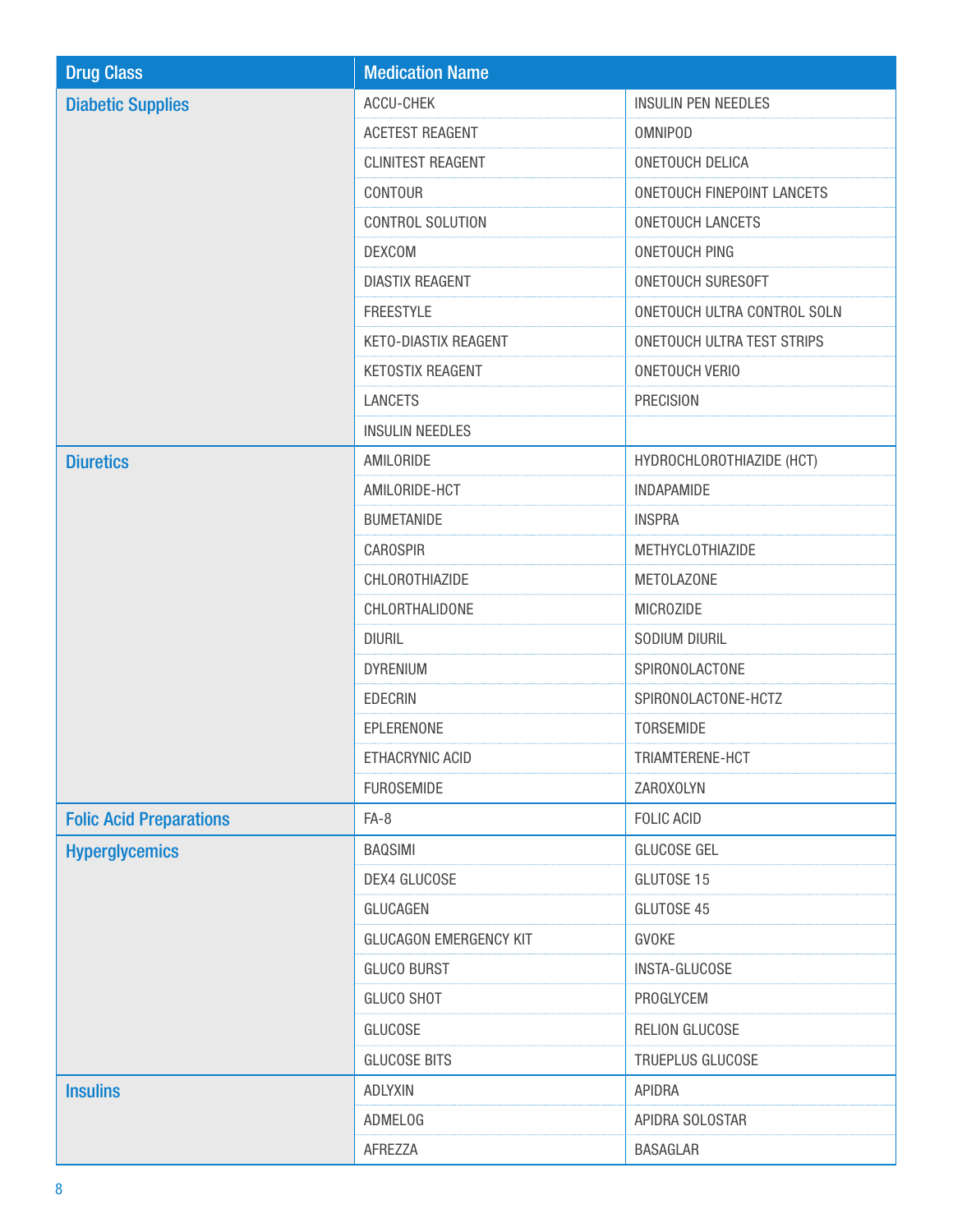| <b>Drug Class</b>         | <b>Medication Name</b>         |                              |
|---------------------------|--------------------------------|------------------------------|
| <b>Insulins (Cont.)</b>   | <b>FIASP</b>                   | LYUMJEV                      |
|                           | <b>HUMALOG</b>                 | <b>NOVOLIN</b>               |
|                           | <b>HUMULIN</b>                 | <b>NOVOLOG</b>               |
|                           | <b>INSULIN ASPART</b>          | <b>RELION</b>                |
|                           | <b>INSULIN LISPRO</b>          | <b>SEMGLEE</b>               |
|                           | <b>LANTUS</b>                  | TOUJEO SOLOSTAR              |
|                           | <b>LANTUS SOLOSTAR</b>         | <b>TRESIBA</b>               |
|                           | <b>LEVEMIR</b>                 |                              |
| <b>Opioid Antagonists</b> | NALOXONE                       | <b>NARCAN</b>                |
| <b>Vaccines</b>           | <b>ACTHIB</b>                  | <b>HAVRIX</b>                |
|                           | ADACEL TDAP                    | <b>IMOGAM</b>                |
|                           | AFLURIA QUAD                   | <b>IMOVAX RABIES VACCINE</b> |
|                           | <b>BEXSERO</b>                 | <b>INFANRIX DTAP</b>         |
|                           | <b>BIOTHRAX</b>                | <b>INFANRIX SUSPENSION</b>   |
|                           | <b>BOOSTRIX</b>                | <b>IPOL</b>                  |
|                           | <b>BOOSTRIX TDAP</b>           | <b>IXIARO</b>                |
|                           | <b>CERVARIX</b>                | <b>KENDRAB</b>               |
|                           | COMVAX                         | <b>KINRIX</b>                |
|                           | CROFAB                         | <b>MENACTRA</b>              |
|                           | DAPTACEL DTAP                  | MENQUADFI                    |
|                           | DIPHTHERIA-TETANUS TOXOIDS-PED | MENVEO A-C-Y-W-135-DIP       |
|                           | <b>ENGERIX-B ADULT</b>         | M-M-R II VACCINE             |
|                           | ENGERIX-B PEDIATRIC-ADOLESCENT | NABI-HB                      |
|                           | EZ FLU                         | PEDIARIX                     |
|                           | <b>FLUAD</b>                   | PEDVAXHIB                    |
|                           | FLUAD QUAD                     | PENTACEL                     |
|                           | FLUARIX QUAD                   | PNEUMOVAX 23                 |
|                           | FLUBLOK QUAD                   | PREVNAR 13                   |
|                           | FLUCELVAX QUAD                 | PROQUAD                      |
|                           | FLULAVAL QUAD                  | <b>QUADRACEL DTAP-IPV</b>    |
|                           | FLUMIST QUAD                   | <b>RABAVERT</b>              |
|                           | <b>FLUVIRIN</b>                | RECOMBIVAX HB                |
|                           | FLUZONE HIGH-DOSE              | ROTARIX                      |
|                           | <b>FLUZONE QUAD</b>            | <b>ROTATEQ</b>               |
|                           | GARDASIL                       | <b>SHINGRIX</b>              |
|                           | GARDASIL 9                     | <b>STAMARIL</b>              |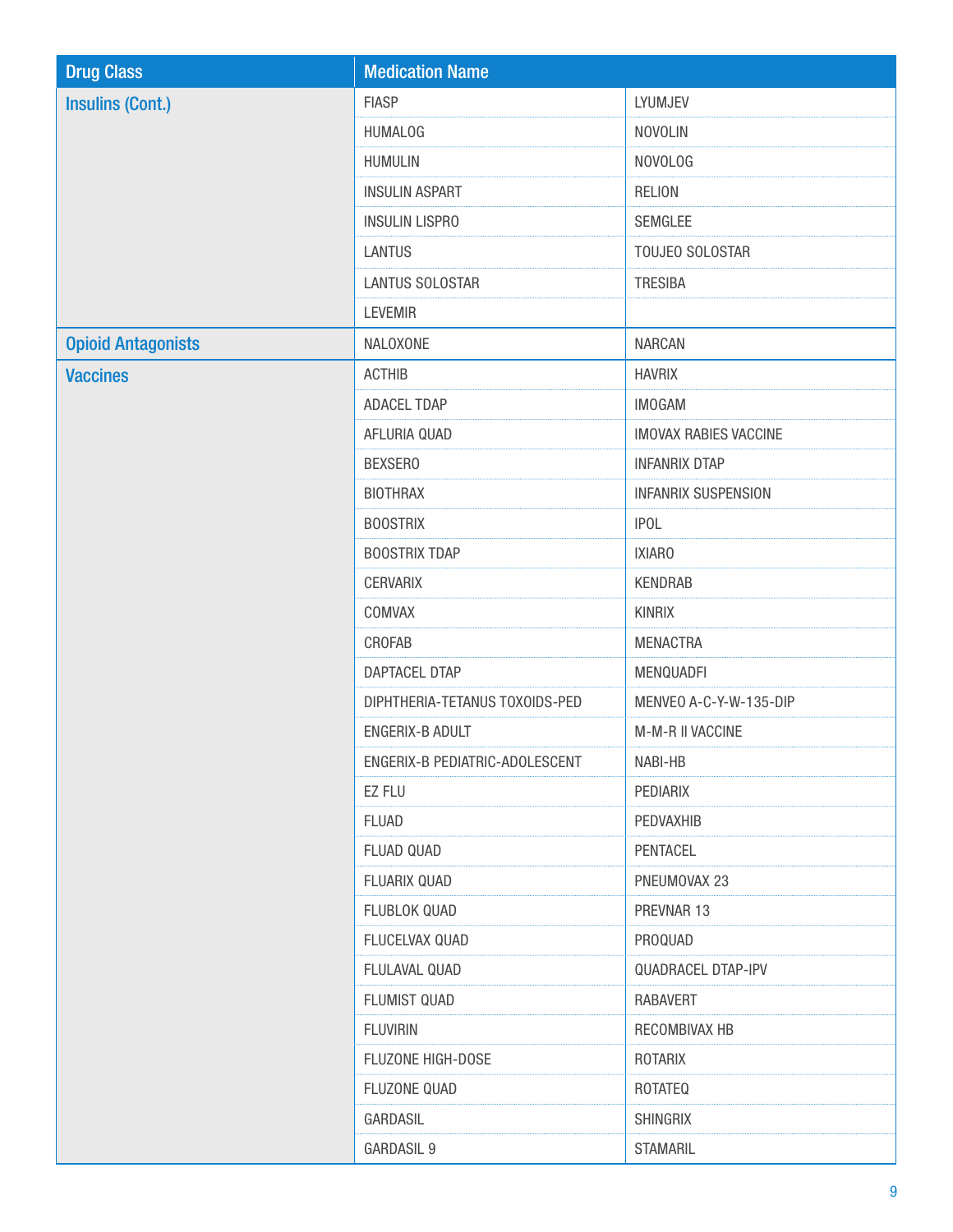| <b>Drug Class</b>          | <b>Medication Name</b>        |                                     |
|----------------------------|-------------------------------|-------------------------------------|
| <b>Vaccines (Cont.)</b>    | <b>TDVAX</b>                  | <b>TYPHIM VI</b>                    |
|                            | <b>TENIVAC</b>                | VAQTA                               |
|                            | TETANUS DIPHTHERIA TOXOIDS    | VARIVAX VACCINE                     |
|                            | TETANUS TOXOID ADSORBED       | VARIZIG                             |
|                            | <b>TRIHIBIT</b>               | <b>VAXCHORA</b>                     |
|                            | <b>TRIPEDIA</b>               | <b>VIVOTIF BERNA</b>                |
|                            | <b>TRUMENBA</b>               | YF-VAX                              |
|                            | <b>TWINRIX</b>                | <b>ZOSTAVAX</b>                     |
| <b>Vitamins (Prenatal)</b> | <b>ALIVE PRENATAL</b>         | MARNATAL-F                          |
|                            | AZESCO                        | <b>MINI PRENATAL</b>                |
|                            | <b>BAL-CARE DHA</b>           | <b>MTERYTI</b>                      |
|                            | <b>BAL-CARE DHA ESSENTIAL</b> | <b>MTERYTI FOLIC 5</b>              |
|                            | <b>BRAINSTRONG PRENATAL</b>   | <b>MYNATAL</b>                      |
|                            | CADEAU DHA                    | <b>MYNATAL ADVANCE</b>              |
|                            | <b>CALCIUM PNV</b>            | <b>MYNATAL PLUS</b>                 |
|                            | CENTRUM SPECIALIST PRENATAL   | MYNATAL-Z                           |
|                            | CITRANATAL 90 DHA             | <b>MYNATE 90 PLUS</b>               |
|                            | CITRANATAL ASSURE             | <b>NATACHEW</b>                     |
|                            | CITRANATAL B-CALM             | <b>NESTABS ABC</b>                  |
|                            | CITRANATAL DHA                | <b>NESTABS DHA</b>                  |
|                            | CITRANATAL HARMONY            | <b>NEWGEN</b>                       |
|                            | <b>CITRANATAL RX</b>          | <b>NEXA PLUS</b>                    |
|                            | <b>CLASSIC PRENATAL</b>       | NIVA-PLUS                           |
|                            | C-NATE DHA                    | <b>OB COMPLETE</b>                  |
|                            | COMPLETE NATAL DHA            | OB COMPLETE GOLD                    |
|                            | COMPLETENATE                  | OB COMPLETE ONE                     |
|                            | CONCEPT DHA                   | <b>OB COMPLETE PETITE</b>           |
|                            | CONCEPT OB                    | OB COMPLETE PREMIER                 |
|                            | <b>DAILY PRENATAL</b>         | OB COMPLETE WITH DHA                |
|                            | DUET DHA 400                  | <b>OBSTETRIX DHA</b>                |
|                            | DUET DHA BALANCED             | <b>OBSTETRIX EC</b>                 |
|                            | EXPECTA PRENATAL              | <b>OBTREX DHA</b>                   |
|                            | FOLIVANE-OB                   | <b>0-CAL PRENATAL</b>               |
|                            | KOSHER PRENATAL PLUS IRON     | <b>ONE-A-DAY WOMEN'S PRENATAL 1</b> |
|                            | <b>KPN</b>                    | ONE-A-DAY WOMEN'S PRENATAL DHA      |
|                            | LEVOMEFOLATE DHA              | ONE DAILY PRENATAL                  |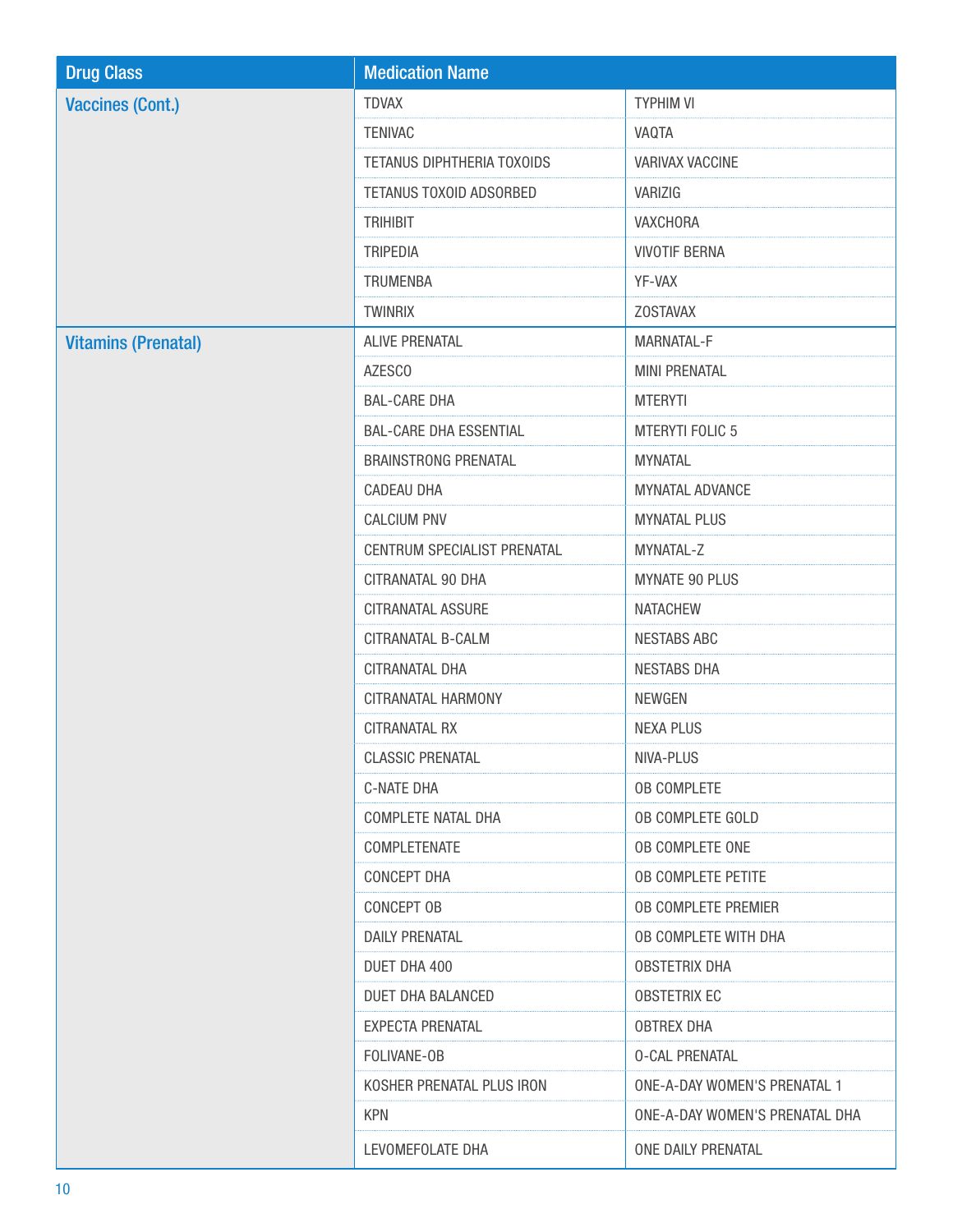| <b>Drug Class</b>                  | <b>Medication Name</b>         |                                |
|------------------------------------|--------------------------------|--------------------------------|
| <b>Vitamins (Prenatal) (Cont.)</b> | P-D NATAL PLUS WITH FOLIC ACID | PRENATAL MULTIVITAMIN-DHA      |
|                                    | PERRY PRENATAL                 | PRENATAL ONE DAILY             |
|                                    | <b>PNV 29-1</b>                | PRENATAL PLUS                  |
|                                    | PNV OB+DHA                     | PRENATAL PLUS-DHA              |
|                                    | PNV-DHA                        | PRENATAL VITAMINS              |
|                                    | PNV-DHA + DOCUSATE             | PRENATAL VITAMIN + DHA         |
|                                    | PNV-FERROUS FUMARATE-DOCU-FA   | PRENATAL VITAMIN PLUS LOW IRON |
|                                    | PNV-OMEGA                      | PRENATE AM                     |
|                                    | PNV-SELECT                     | PRENATE CHEWABLE               |
|                                    | PNV-VP-U                       | PRENATE DHA                    |
|                                    | PR NATAL 400                   | PRENATE ELITE                  |
|                                    | PR NATAL 400 EC                | PRENATE ENHANCE                |
|                                    | PR NATAL 430                   | PRENATE ESSENTIAL              |
|                                    | PR NATAL 430 EC                | PRENATE MINI                   |
|                                    | PREFERA OB                     | PRENATE PIXIE                  |
|                                    | PREFERA-OB ONE                 | PRENATE RESTORE                |
|                                    | PREFERA-OB PLUS DHA            | PRENATE STAR                   |
|                                    | PREGENNA                       | <b>PREPLUS</b>                 |
|                                    | PRENA1 CHEW                    | <b>PRETAB</b>                  |
|                                    | PRENA1 PEARL                   | PRIMACARE                      |
|                                    | PRENA1 TRUE                    | PROVIDA DHA                    |
|                                    | PRENAISSANCE                   | PROVIDA OB                     |
|                                    | PRENAISSANCE PLUS              | PUREFE OB PLUS                 |
|                                    | PRENATA                        | PUREFE PLUS                    |
|                                    | PRENATABS FA                   | RELNATE DHA                    |
|                                    | PRENATABS RX                   | RIGHT STEP PRENATAL VITAMINS   |
|                                    | PRENATAL                       | R-NATAL OB                     |
|                                    | PRENATAL 19                    | SELECT-OB                      |
|                                    | PRENATAL COMPLETE              | SELECT-OB + DHA                |
|                                    | PRENATAL FORMULA               | SE-NATAL 19                    |
|                                    | PRENATAL FORMULA-DHA           | SIMILAC PRENATAL               |
|                                    | PRENATAL LOW IRON              | STUART ONE                     |
|                                    | PRENATAL + DHA                 | TARON-C DHA                    |
|                                    | PRENATAL MULTI                 | <b>TARON-PREX PRENATAL</b>     |
|                                    | PRENATAL MULTI + DHA           | THERANATAL                     |
|                                    | PRENATAL MULTIVITAMIN          | THERANATAL COMPLETE            |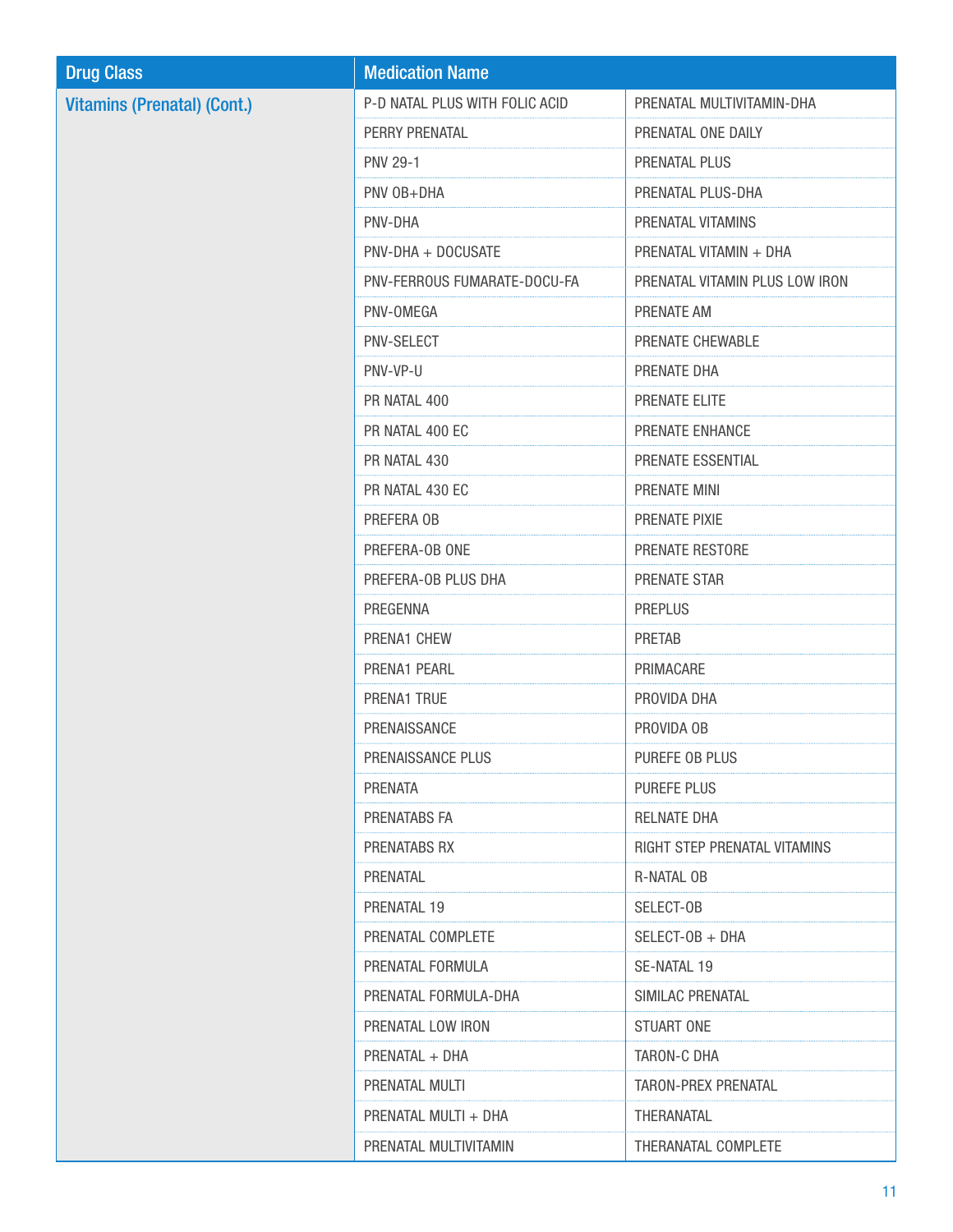| <b>Drug Class</b>                  | <b>Medication Name</b>     |                        |
|------------------------------------|----------------------------|------------------------|
| <b>Vitamins (Prenatal) (Cont.)</b> | THERANATAL ONE             | <b>VIRT-PN DHA</b>     |
|                                    | THERANATAL OVAVITE         | <b>VIRT-PN PLUS</b>    |
|                                    | THERANATAL PLUS            | <b>VIRT-SELECT</b>     |
|                                    | THRIVITE RX                | <b>VIRT-VITE GT</b>    |
|                                    | TRICARE                    | VITAFOL FE+            |
|                                    | <b>TRINATAL RX 1</b>       | <b>VITAFOL GUMMIES</b> |
|                                    | <b>TRINATE</b>             | <b>VITAFOL NANO</b>    |
|                                    | <b>TRINAZ</b>              | <b>VITAFOL ULTRA</b>   |
|                                    | TRISTART DHA               | VITAFOL-OB             |
|                                    | TRIVEEN-DUO DHA            | VITAFOL-OB+DHA         |
|                                    | TRIVEEN-PRX RNF            | VITAFOL-ONE            |
|                                    | TRUST NATAL DHA            | VITAMEDMD ONE RX       |
|                                    | ULTIMATECARE ONE           | VITAMEDMD REDICHEW RX  |
|                                    | <b>ULTIMATECARE ONE NF</b> | <b>VITAPEARL</b>       |
|                                    | <b>VEMAVITE-PRX 2</b>      | <b>VITATRUE</b>        |
|                                    | <b>VINACAL B</b>           | <b>VP-PNV DHA</b>      |
|                                    | <b>VINATE CARE</b>         | VP-CH-PNV              |
|                                    | <b>VINATE M</b>            | VP-GGR-B6              |
|                                    | <b>VINATE ONE</b>          | WOMEN'S PRENATAL + DHA |
|                                    | <b>VIRTPREX</b>            | ZALVIT                 |
|                                    | <b>VIRT-C DHA</b>          | ZATEAN-CH              |
|                                    | <b>VIRT-NATE</b>           | ZATEAN-PN DHA          |
|                                    | <b>VIRT-NATE DHA</b>       | ZINGIBER               |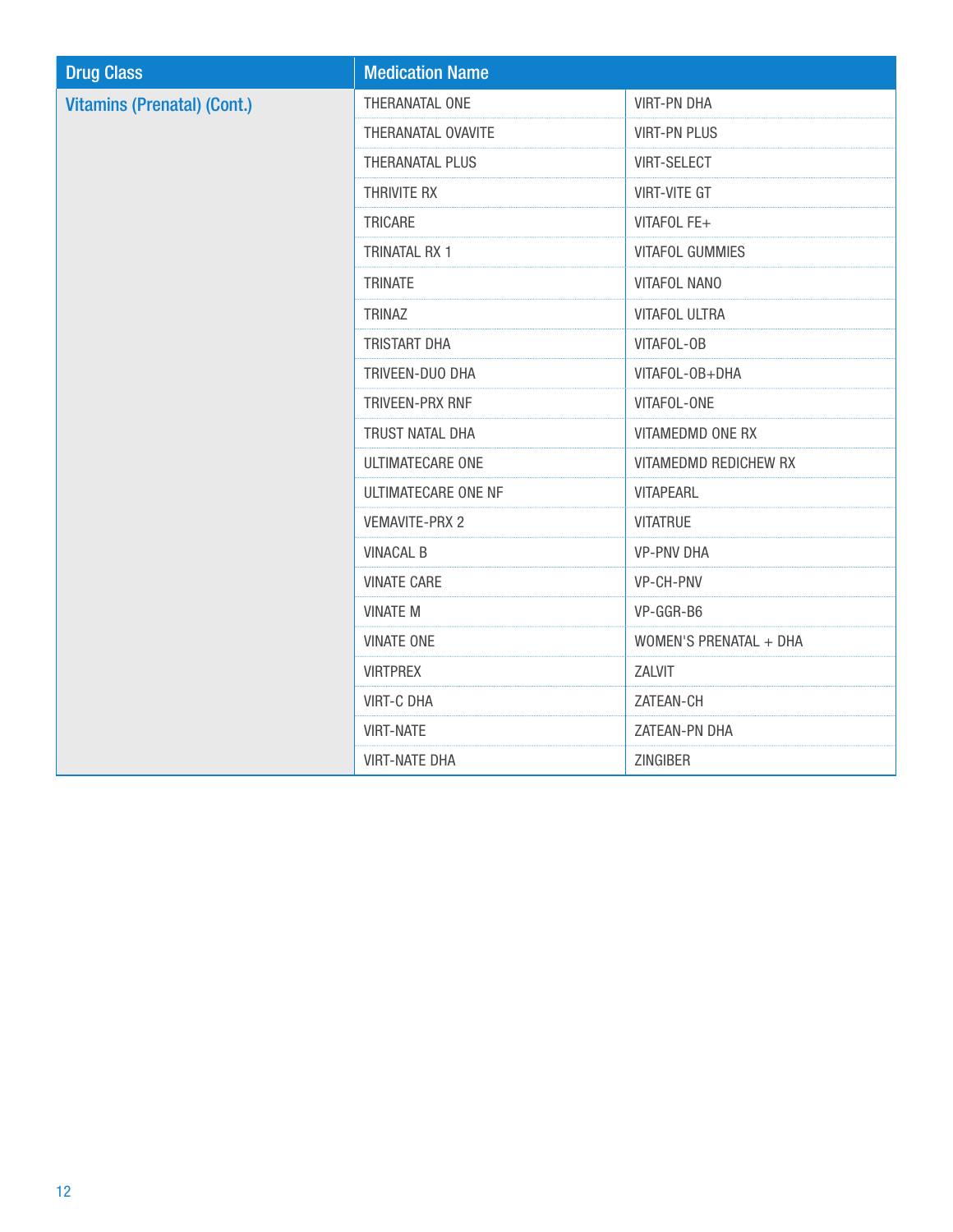

Spanish/Español: ATENCIÓN: Si habla español, tiene a su disposición servicios gratuitos de asistencia con el idioma. Llame al número de Servicio al Cliente que figura en su tarjeta de identificación (TTY: 711).

Portuguese/Português: ATENÇÃO: Se fala português, são-lhe disponibilizados gratuitamente serviços de assistência de idiomas. Telefone para os Serviços aos Membros, através do número no seu cartão ID (TTY: 711).

Chinese/简体中文: 注意:如果您讲中文,我们可向您免费提供语言协助服务。请拨打您 ID 卡上的号码联系会员服务部(TTY 号码:711)。

Haitian Creole/Kreyòl Ayisyen: ATANSYON: Si ou pale kreyòl ayisyen, sèvis asistans nan lang disponib pou ou gratis. Rele nimewo Sèvis Manm nan ki sou kat Idantitifkasyon w lan (Sèvis pou Malantandan TTY: 711).

Vietnamese/**Tiếng Việt:** LƯU Ý: Nếu quý vị nói Tiếng Việt, các dịch vụ hỗ trợ ngôn ngữ được cung cấp cho quý vị miễn phí. Gọi cho Dịch vụ Hội viên theo số trên thẻ ID của quý vị (TTY: **711**).

Russian/**Русский**: ВНИМАНИЕ: если Вы говорите по-русски, Вы можете воспользоваться бесплатными услугами переводчика. Позвоните в отдел обслуживания клиентов по номеру, указанному в Вашей идентификационной карте (телетайп: **711**).

#### :**ةيرب**/Arabic

انتباه: إذا كنت تتحدث اللغة العربية، فتتوفر خدمات المساعدة اللغوية مجانًا بالنسبة لك. اتصل بخدمات الأعضاء على الهوجود على بطاقة هُويتك (جهاز الهاتف النصي للصم والبكم "TTY": **111)**.

### Mon-Khmer, Cambodian/ខ្មែរ: ការជូនដំណឹង៖ ប្រសិនបើអ្នកនិយាយភាសា ខ្មែរ សេវាជំនួយភាសាឥតគិតថ្លៃ គឺអាចរកបានសម្រាប់អ្នក។ ស្វិមទូរស័ព្ទទៅផ្នែកសេវាសមាជិកតាមលេខនៅលើប័ណ្ណ សម្ព័ ល់ខ្លូនរបស់អ្នក (TTY: **711**)។

French/Français: ATTENTION : si vous parlez français, des services d'assistance linguistique sont disponibles gratuitement. Appelez le Service adhérents au numéro indiqué sur votre carte d'assuré (TTY: 711).

Italian/Italiano: ATTENZIONE: se parlate italiano, sono disponibili per voi servizi gratuiti di assistenza linguistica. Chiamate il Servizio per i membri al numero riportato sulla vostra scheda identificativa (TTY: 711).

Korean/**한국어**: 주의: 한국어를 사용하시는 경우, 언어 지원 서비스를 무료로 이용하실 수 있습니다. 귀하의 ID 카드에 있는 전화번호(TTY: 711)를 사용하여 회원 서비스에 전화하십시오.

Greek/**λληνικά**: ΠΡΟΣΟΧΗ: Εάν μιλάτε Ελληνικά, διατίθενται για σας υπηρεσίες γλωσσικής βοήθειας, δωρεάν. Καλέστε την Υπηρεσία Εξυπηρέτησης Μελών στον αριθμό της κάρτας μέλους σας (ID card) (TTY: 711).

Polish/Polski: UWAGA: Osoby posługujące się językiem polskim mogą bezpłatnie skorzystać z pomocy językowej. Należy zadzwonić do Działu obsługi ubezpieczonych pod numer podany na identyfikatorze (TTY: **711**).

Hindi/हिंदी: ध्यान दें: यदि आप हिन्दी बोलते हैं, तो भाषा सहायता सेवाएँ, आप के लिए नि:शुल्क उपलब्ध हैं। सदस्य सेवाओं को आपके आई.डी. कार्ड पर दिए गए नंबर पर कॉल करें टी.टी.वाई.: 711).

**Gujarati/ગુજરાતી:** ધ્યાન આપો: જો તમે ગુજરાતી બોલતા હો, તો તમને ભાષાકીય સહાયતા સેવાઓ વિના મલ્યે ઉપલબ્ધ છે. તમારા આઈડી કાર્ડ પર આપેલા નંબર પર Member Service ને કૉલ કરો (TTY: 711).

Tagalog/Tagalog: PAUNAWA: Kung nagsasalita ka ng wikang Tagalog, mayroon kang magagamit na mga libreng serbisyo para sa tulong sa wika. Tawagan ang Mga Serbisyo sa Miyembro sa numerong nasa iyong ID card (TTY: 711).

Japanese/**日本語**: お知らせ:日本語をお話しになる方は無料の言語アシスタンスサービスをご利用いただけます。IDカードに記 載の電話番号を使用してメンバーサービスまでお電話ください(TTY: 711)。

German/Deutsch: ACHTUNG: Wenn Sie Deutsche sprechen, steht Ihnen kostenlos fremdsprachliche Unterstützung zur Verfügung. Rufen Sie den Mitgliederdienst unter der Nummer auf Ihrer ID-Karte an (TTY: 711).

#### :پارسیان/Persian

توج: اگر زبان شما فارسی است، خدمات کمک زبانی ب صورت رایگان در اختیار شما قرار می گیرد. با شمار تلفن مندرج بر روی کارت شناسایی خود با بخش «خدمات اعضا» تماس ب ید (7**11** :TTY:)..

**Lao/ພາສາລາວ:** ຂໍ້ຄວນໃສ່ໃຈ: ຖ້າເຈົາເວົາພາສາລາວໄດ້, ມີການບໍລິການຊ່ວຍເຫຼືອດ້ານພາສາໃຫ້ທ່ານໂດຍບໍ່ເສຍຄ່າ. ໂທຫາ ຝ່າຍບໍລິການສະມາຊິກທີ່ໝາຍເລກໂທລະສັບຢູ່ໃນບັດຂອງທ່ານ (TTY: **711**).

Navajo/Diné Bizaad: BAA ÁKOHWIINDZIN DOOÍGÍ: Diné k'ehjí yánílt'i'go saad bee yát'i' éí t'áájíík'e bee níká'a'doowołgo éí ná'ahoot'i'. Díí bee anítahígí ninaaltsoos bine'déé' nóomba biká' gíiji' béésh bee hodíilnih ( $\Box$ Y: **711**).